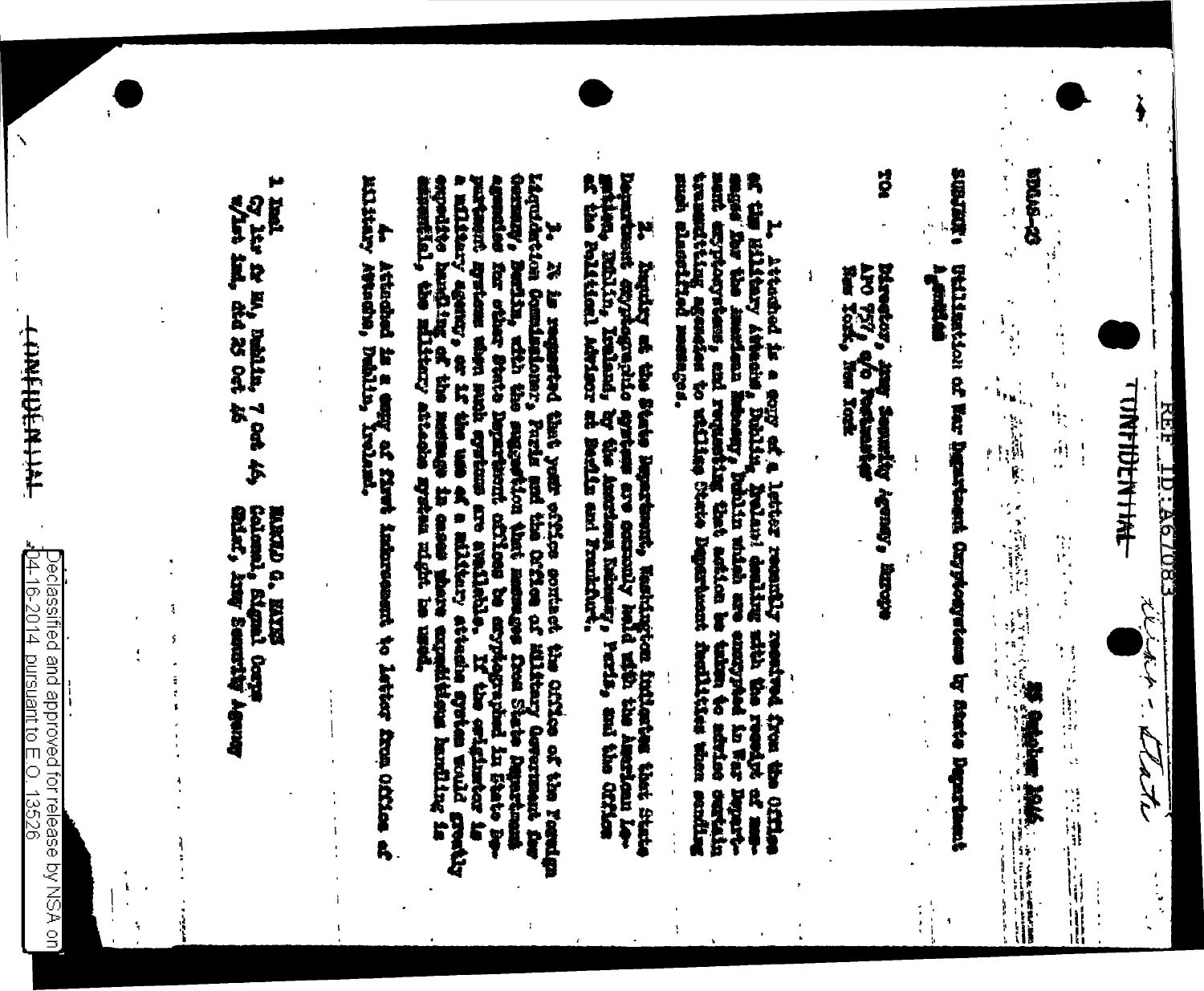THE FOREIGN SERVICE **OF THE** UNITED STATES OF AMERICA

e <del>-con</del>

**KHAP ID: A67083** 

<del>N HAL -</del>

Office of the Military Attache American Legation, Dublin, Ireland 7 October 1946

SUBJECT: Cryptographic Messages for Other Government Departments.

: Director of Intelligence. ID. WDGS, Washington 25, D.C. TO<sup>1</sup>

1. Recently the volume of incoming cryptographic messages for the State Department in War Department systems received by this office pertaining to matters with which this office is not concerned has increased to the point where the normal functioning of this office is being severely handicapped.

2. The following is a recapitulation of recent messages for the Legation. this station, which were by necessity decoded by the undersigned:

Dublin from the Office Foreign Liquidation Commissioner, Paris on 24 September thru Western Base Section, Paris on 25 September, thru London on same date; 154 groups (no date time group); time required to decode -  $3$  hours.

...b. R.ceived on 1 October classified message for American Embassy. Dublin from Office Military Government, United States, Berlin, on 28 September, thru Frankfort on 30 September; 171 groups; time required to decode - 3 hours.

c. Received on 5 October classified message for American Legation, Dublin from OFIC, Paris on 4 October thru London on same date; 131 groups (no date time group); time required to decode  $-$  2 hours.

d. Received on 7 October classified message for American Embassy, Dublin from OMGUS, Berlin on 4 October thru Frankfort on same date; 170 groups; time required to decode -  $2\frac{1}{2}$  hours.

3. Contents of messages indicate that further classified messages to this Legation will be forthcoming from senders indicated above.

 $\Box$ 4. It is realized that under Section IV, par 48b of AR 380-5. messages for other departments of the Government may, when necessary, be cryptographed in War Department Systems. However, it is believed that in each of the cities from which the above messages originated there is a State Department Message Center equipped to handle classified messages to this station, namely:

a. Berlin - Office of the United States Political Adviser on German Affairs.

b. Frankfort - American Consul General Office.

6. Paris - American Embassy.

<del>: DNFIDEN LIAL</del>